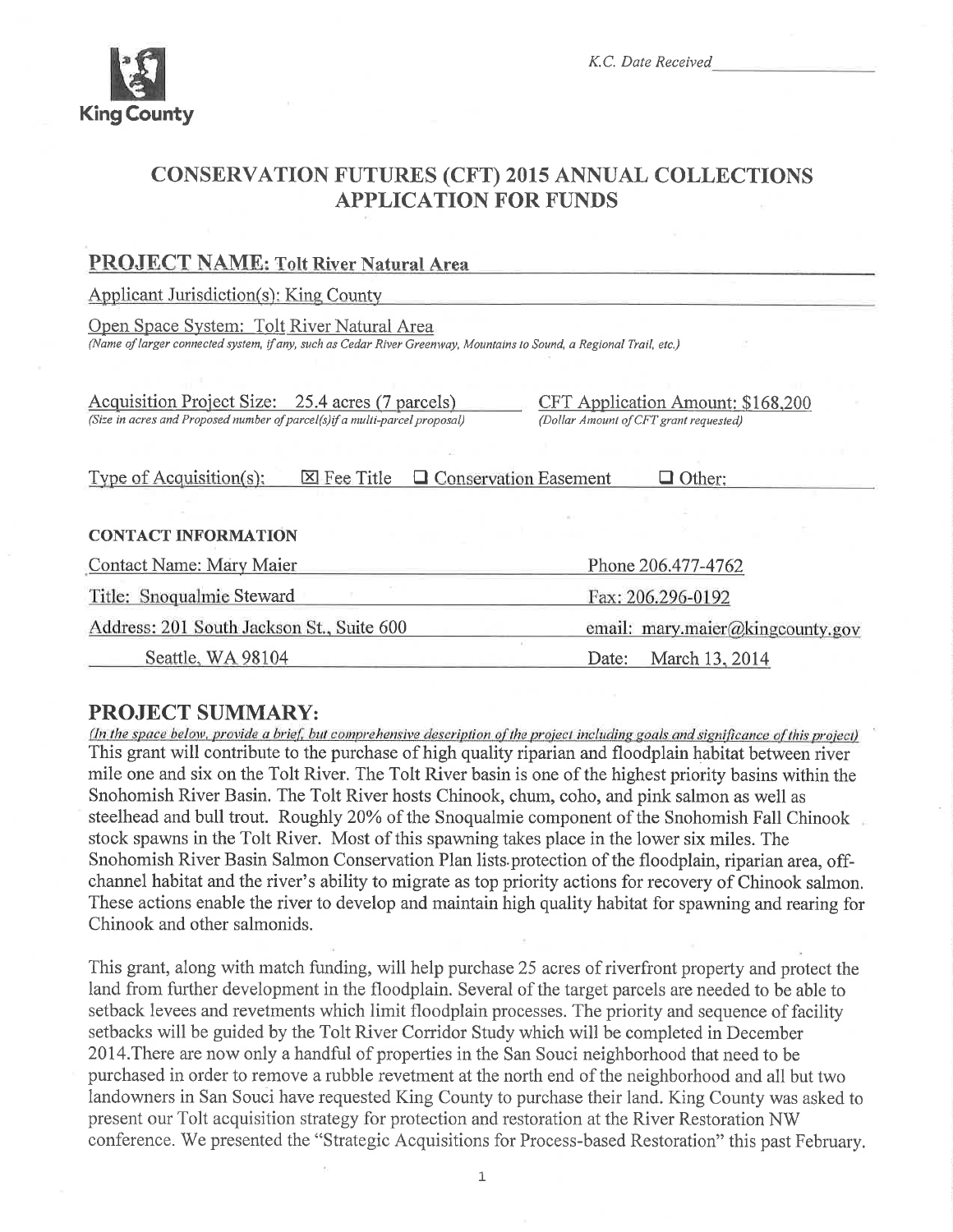#### 1. OPEN SPACE RESOURCES

Please review the attached evaluation criteria. For the proposed acquisition parcel(s), please (1) mark only those criteria that apply, and (2) thoroughly, yet succinctly describe in the space below how the proposed acquisition satisfies each marked criteria.

- $\boxtimes$  A. Wildlife habitat or rare plant reserve
- $\boxtimes$  B. Salmon habitat and aquatic resources
- E C. Scenic resources
- addition

 $\square$  D. Community separator

- $\Sigma$  E. Historic/cultural resources
- $\Box$  F. Urban passive-use natural area/greenbelt
- E G. Park/open space or natural corridor

EH. Passive recreation opportunity/unmet needs

Wildlife habitat or rare plant reserve  $-$  The Tolt River corridor provides excellent habitat for a number of native songbirds, amphibians, hawks, ospreys and bald eagles, waterfowl and small to largesized mammals including coyotes, bobcats, black bears, beavers and other native species that require intact habitat and/or relative isolation from human communities. The Tolt River is part of the King County Wildlife Network.

Salmon habitat and aquatic resources – The Tolt River basin is one of the highest priority basins in the Snohomish River Basin Salmon Conservation Plan (2005). The primary emphasis of the salmon iecovery strategy is to protect and restore rearing and refuge habitat for salmonids. This project will protect existing side channel features and, in the long term, restore the processes that contribute to higher salmon productivity. The table below captures the species and life histories present in the Tolt River.

| <b>Species</b>                    | <b>Life History Stage Present</b>                       | <b>Unique Population</b>      |
|-----------------------------------|---------------------------------------------------------|-------------------------------|
| Chinook                           | Adult spawning, sub-yearling rearing & yearling rearing | Snoqualmie River Fall Chinook |
| Steelhead                         | Adult spawning, sub-yearling rearing & yearling rearing | Snoqualmie Winter Steelhead   |
| <b>Bull Trout/Dolly</b><br>Varden | Sub adult/Adult rearing/foraging                        |                               |
| Coho                              | Adult spawning and juvenile rearing                     |                               |
| Pink                              | Adult spawning and brief juvenile rearing               |                               |
| Chum                              | Adult spawning and brief juvenile rearing               |                               |

Scenic Resources – The lower Tolt basin forms part of the viewshed from State Highway 203; the primary arterial between I-90 and US-2 (Monroe). A forested corridor along the Tolt River contributes to the forest character which is a defining feature of the viewshed.

Historic/cultural resources - The entire Tolt River corridor was an important focal point of the Snoqualmie culture. Rich archeological sites are known to exist throughout the Tolt indicating that communities have extensively used this area for centuries.

Park/open space or natural corridor addition – This project will add roughly 25 acres to a reach with significant King County and City of Seattle ownership. The County and City of Seattle have been actively purchasing land along the Tolt and have made great progress especially over the last three years. Most importantly, these properties along the Tolt corridor are connected to the 90,000 acre Snoqualmie Forest over which the county owns a conservation easement.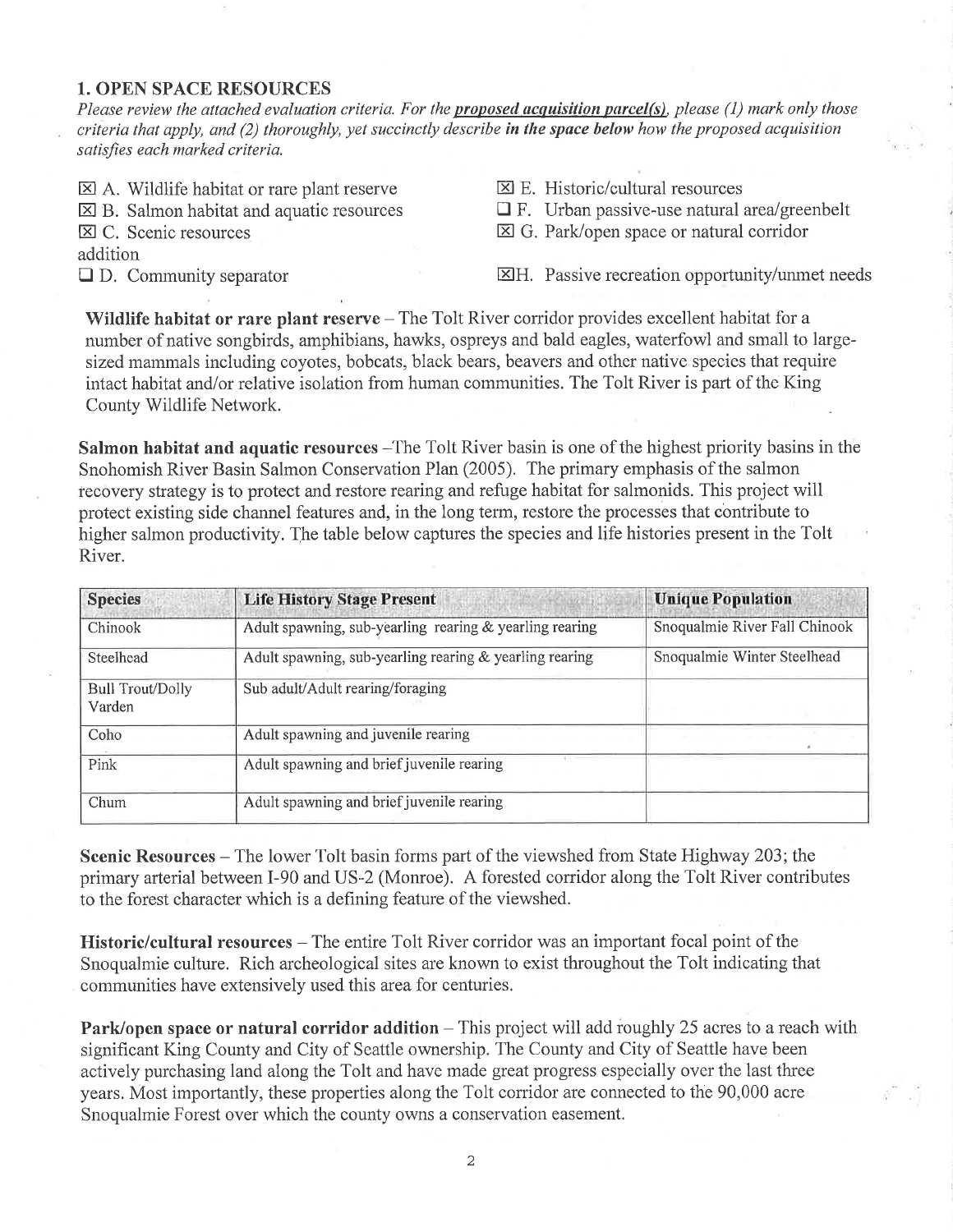Passive recreation opportunity/unmet need -Properties will provide opportunities for passive recreation such as fishing, hiking and bird watching and access to the river for the greater Carnation area.

#### 2. ADDITIONAL FACTORS

For the proposed acquisition parcel(s), please (1) mark all criteria that apply, and (2) thoroughly, yet succinctly describe in the space below how the proposed acquisition satisfies each marked criteria.

- EA Educational/interpretive opportunity
- $\boxtimes$  B. Threat of loss of open space resources
- $\boxtimes$  C. Ownership complexity/willing seller(s)/ownership interest proposed  $\boxtimes$  D. Partnerships Describe any public or private partnerships that will  $\epsilon$
- $\boxtimes$  D. Partnerships Describe any public or private partnerships that will enhance this project:
- $\boxtimes$  E. Is the property identified in an adopted park, open space, comprehensive, or community plan?
- trF. Transferable Development Credits (TDC) participation

Educational/interpretive opportunity – The acquisition of land along the Tolt River and subsequent removal or setback of levees and revetments affords a good opportunity for residents of the greater Carnation area and river users to better understand the dynamic nature of the Tolt River and how that translates to fish and wildlife habitat. Many of the properties and proposed levee setbacks are in close proximity to the Snoqualmie Trail providing an excellent interpretive opportunity for trail users to leam more about riverine processes and restoration efforts.

Threat of loss of open space resources – Acquisition within this reach will prevent additional development in the area and will help facilitate the elimination of some of the ongoing impediments to natural river processes and functions including river migration. Historically the river experienced frequent channel shifting throughout this reach, preserving a network of channels that provided a variety of habitat conditions. The presence of homes along the river has led to bank armoring (some not sponsored or permitted by public agencies) and a subsequent reduction in the ability of the river to migrate. This results in the gradual decline in channel complexity and habitat diversity. Another factor in the disruption of natural processes has been the loss of riparian vegetation and encroachment of nonnative vegetation along the river. Preventing new and removing existing residences from the river's edge will allow us to restore the riparian conditions necessary for properly functioning habitat.

Ownership complexity/willing seller(s)/ownership interest proposed  $-$  Several landowners have expressed the desire to sell their land to King County. There are now only a handful of properties in the San Souci neighborhood that need to be purchased in order to remove a rubble revetment at the north end of the neighborhood and'all but two have requested King County to purchase their land. With the recent high water events and the subsequent movement of the Tolt in and out of historic river channels, we have had a great deal of interest from people looking to sell their land. We are coordinating with the Flood Control District on many of these purchases and greatly leverage their funding.

**Partnerships** – Habitat acquisition by the county is complemented by habitat acquisition being carried out by the City of Seattle. King County has transfened development rights on the 438-acre Girl Scout Camp. Both jurisdictions have indicated an interest in continuing the riparian corridor protection efforts and we are looking to partner with Seattle and Sound Salmon Solutions on riparian restoration projects. This project also offers an opportunity to continue our partnership with the Flood HazardReduction Program and leverage some of their resources for the protection of open space.

Is the property identified in an adopted park, open space, comprehensive, or community plan? The project is in the Snohomish River Basin Salmon Conservation Plan (2005) that has been adopted as part of the NOAA approved Puget Sound Chinook Recovery Plan. The project is also listed on the Snohomish Basin (WRIA 7) 3-year Work Plan and the Food Hazard Management Plan (2006).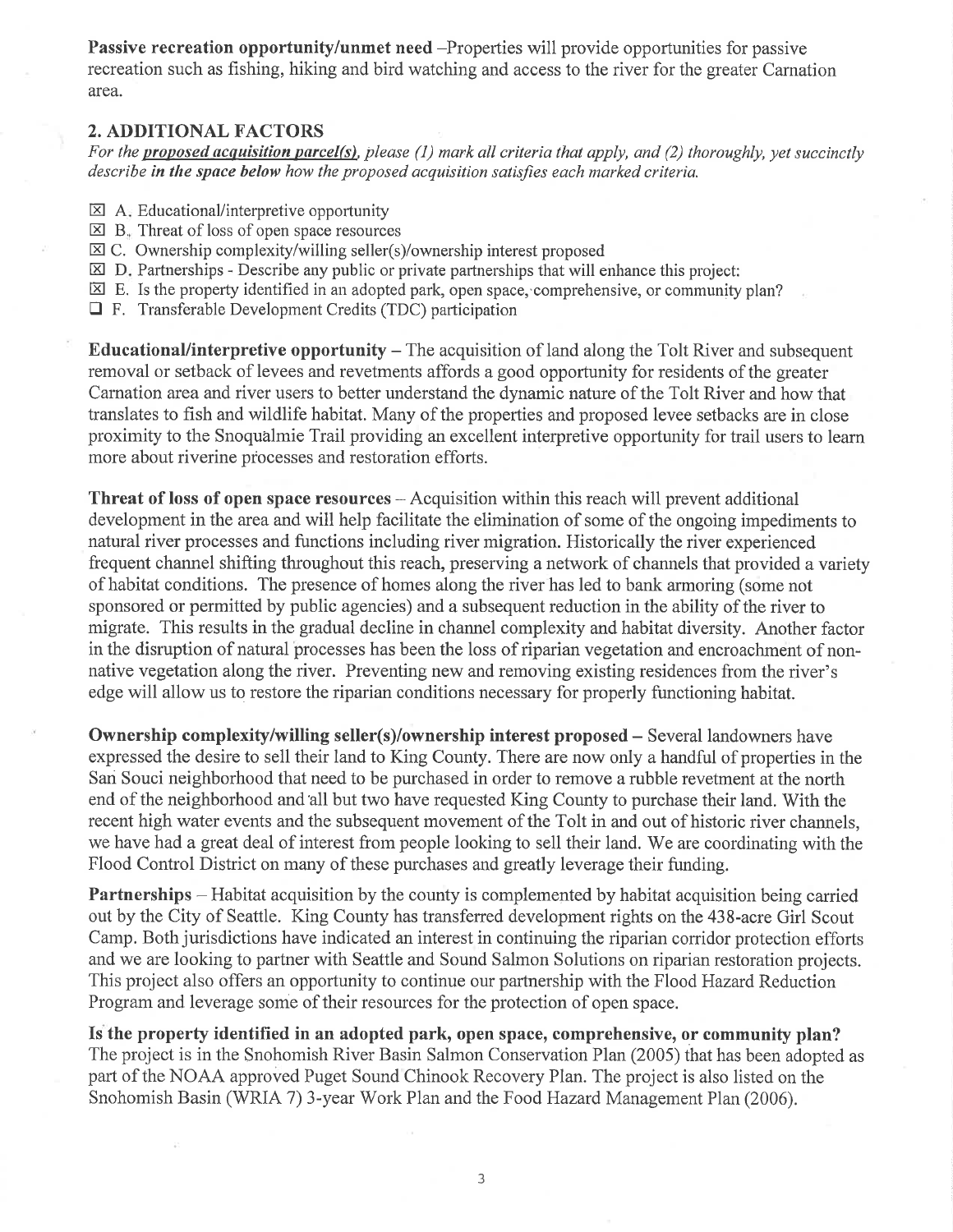### 3. STEWARDSHIP AND MAINTENANCE

How will the property be stewarded and maintained? Does the property lend itself to volunteer stewardship opportunities? How will ongoing stewardship and maintenance efforts be funded?

Depending on the location of the parcel, the properties will be placed in either the King County River and Floodplain Management Section or in the Parks' inventory as a Natural Area.

Rivers Section general property stewardship involves removing all buildings on the site, replanting of demolition areas with native vegetation, controlling invasive plants, and enhancing riparian areas on the site. Volunteer stewardship opportunities may be possible where appropriate. The Rivers Section will utilize the King County Flood Control District's annual budget for stewardship and maintenance activities. In addition, King County plans to usg Surface Water Management Capital Budget and grants to supplement these funds for stewardship.

Natural Areas are primarily managed to preserve and/or restore ecosystem processes. By working to keep the ecosystem processes intact, we can preserve habitat conditions preferred by native species, thereby protecting our ecological heritage. Site Management Guidelines for a Natural Area are implemented by the Natural Resource Lands staff in the Department of Natural Resources and Parks. Examples of Site Management Guidelines for King County Natural Areas can be found on the web (http://dnr.metrokc.gov/wlr/lands/natural/ecological.htm). The Natural Resource Lands staff has an annual budget for land management. Resources are supplemented by volunteers and by grants for projects that have significant benefits to regional priorities, such as salmon conservation.

### 4. PROJECT BUDGET

| TOTAL CFT APPLICATION AMOUNT* | \$168.200 |  |
|-------------------------------|-----------|--|
|                               |           |  |

\*Allowable acquisition costs (Ordinance 14714): The disbursement offunds shalt be made onlyfor capital project expenditures that include costs of acquiring real property, including interests in real property, and the following costs: the cost of related relocation of eligible occupants, cost of appraisal, cost of appraisal review, costs of title insurance, closing costs, pro rata real estate taxes, recording fees, compensating tax, hazardous waste substances reports, directly related staff costs and related legal and administrative costs, but shall not include the cost of preparing applications for conservation futures funds.

#### Estimation of property value:

Briefly describe how land values have been estimated, i.e. appraisal, property tax assessment, asking price, letter of value or other means.

Property values are based on recent comparable sales along the Tolt River.

| <b>PROJECT COSTS</b>                                   | <b>ESTIMATED DOLLAR</b><br><b>AMOUNT OR RANGE</b> |
|--------------------------------------------------------|---------------------------------------------------|
| Total property interest value                          | \$499,700                                         |
| Title and appraisal work                               | \$105,000                                         |
| Closing, fees, taxes                                   | \$28,000                                          |
| Relocation                                             | <b>NA</b>                                         |
| Hazardous waste reports                                | \$7,500                                           |
| Directly related staff, administration and legal costs | \$85,000                                          |
| <b>Total Project Costs (CFT and other funds)</b>       | \$725,200                                         |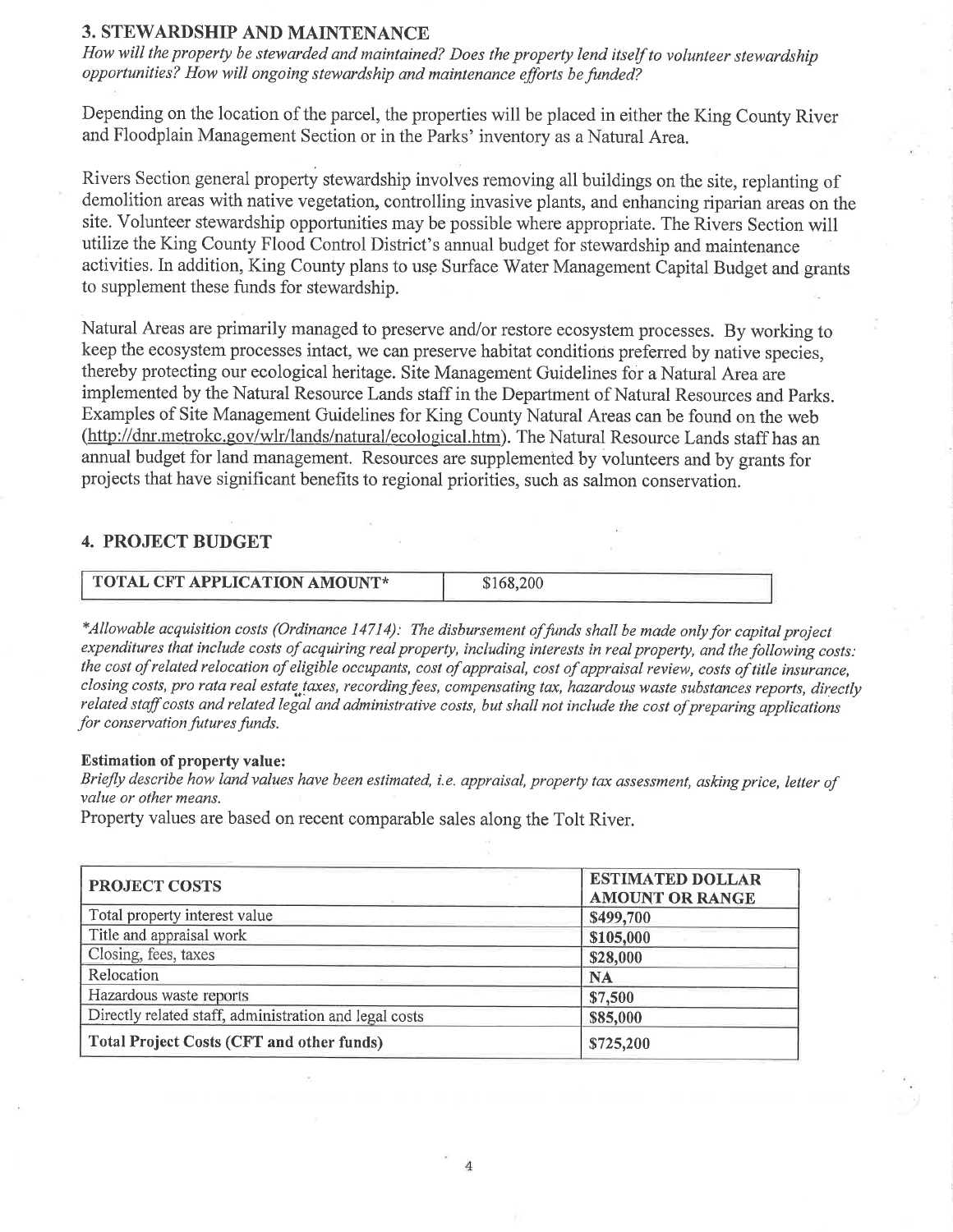| <b>MATCHING FUNDS: Existing Sources</b> | (Date)                       | (Dollar Amount)              |
|-----------------------------------------|------------------------------|------------------------------|
|                                         | <b>Expended or Committed</b> | <b>Expended or Committed</b> |
| KC River and Floodplain Management      | Secured                      | \$200,000                    |
| Parks Levy                              | Secured 2014                 | 188,800                      |
| Parks Levy 2015                         | Pending application          | \$168,200                    |
| <b>Total Matching Funds</b>             |                              | \$557,000                    |
| Currently Identified                    |                              |                              |
| Unidentified Remaining Match Need:      |                              | \$                           |

Unidentified remaining match need: What funds are anticipated, and what is the time frame? Please discuss briefly how the unidentified remaining match need above will be met:

## 5. IN\_KIND CONTRIBUTIONS FROM PARTNERSHIPS

| <b>Brief Activity Description</b> | Dollar Value of     | <b>Status</b>        | <b>Activity Date Range</b>    |
|-----------------------------------|---------------------|----------------------|-------------------------------|
|                                   | In-kind             | (Completed, or       | (When was activity completed? |
|                                   | <b>Contribution</b> | Proposed in future?) | or, date proposed in future)  |
| <b>TOTAL</b>                      | \$60,000            | Secured              | Flood Control District -      |
| <b>Structure Demolition</b>       |                     |                      | $2014$ budget.                |

5

## 6. ATTACHED MAPS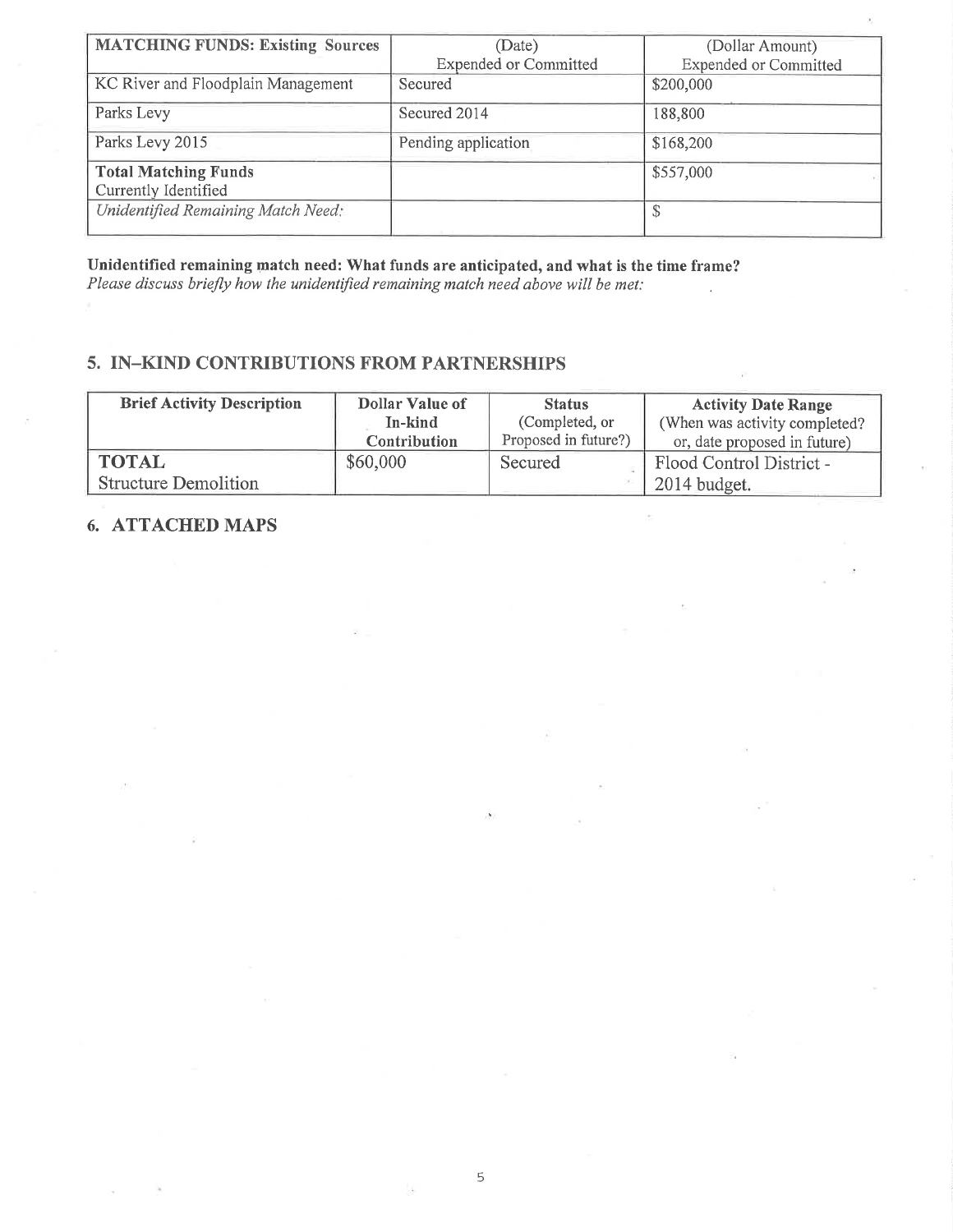

The information included on this map has been compiled by King for the partic standation and the compromination or contentions or what can accuracy, as to a scouncey, a secure or included as the searching the present inter